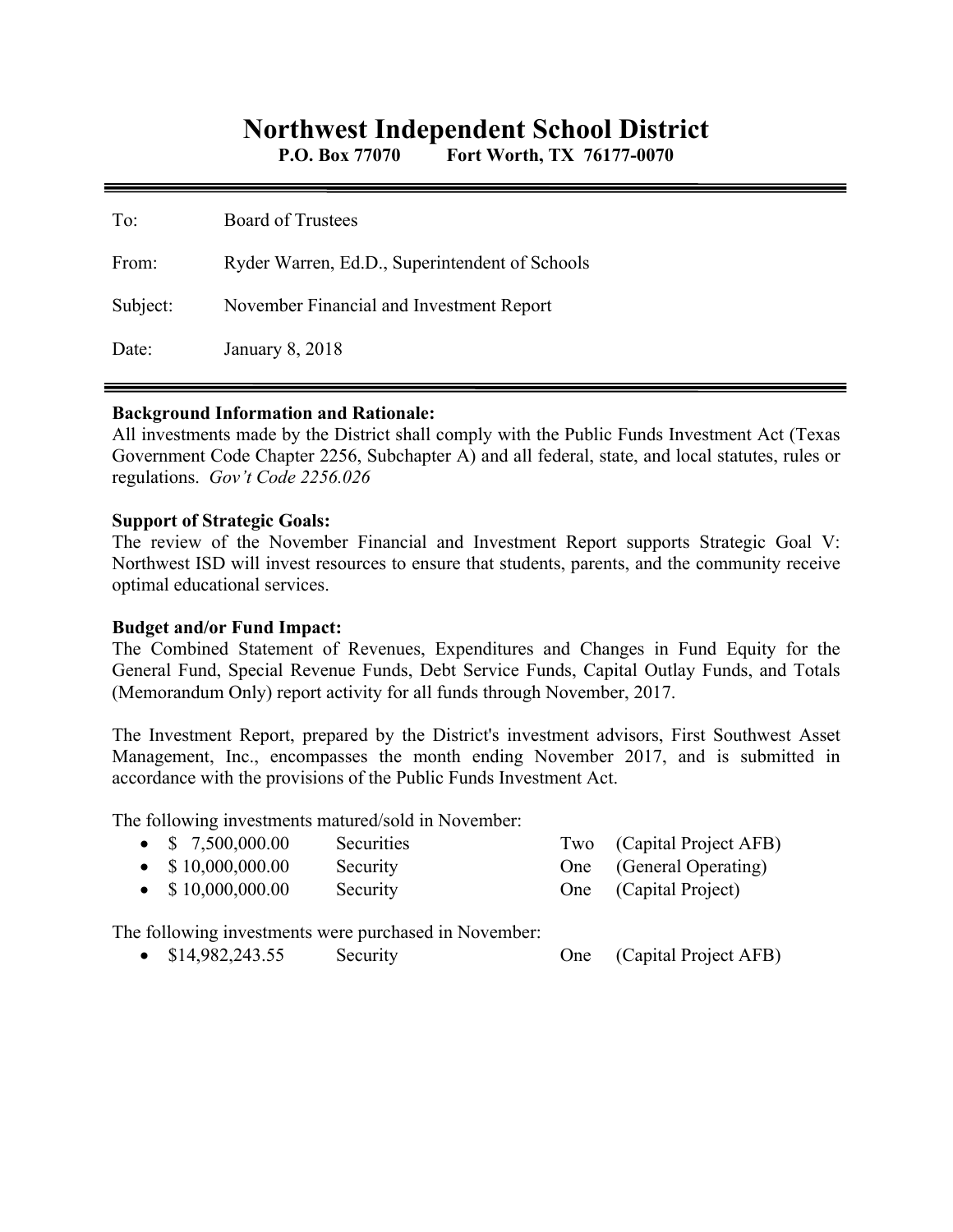Investments for the District's General Fund, Debt Service Funds, Capital Projects Funds, and Internal Service Funds total \$187,494,679.59 as of November 30, 2017.

|                               | Yield           |                     |
|-------------------------------|-----------------|---------------------|
|                               | to              |                     |
| <b>Fund</b>                   | <b>Maturity</b> | <b>Market Value</b> |
| General Fund                  | 1.091%          | \$53,033,465.46     |
| Special Revenue Funds         | 1.039%          | 1,661,463.67        |
| Debt Service Funds            | 0.949%          | 25,653,458.89       |
| <b>Capital Projects Funds</b> | 1.178%          | 73,539,260.93       |
| Capital Projects Funds - AFB  | 1.213%          | 33,607,030.64       |
| Total                         | 1.127%          | \$187,494,679.59    |

Board Policy states that, "The investment portfolio shall be diversified in terms of investment instruments, maturity scheduling, and financial institutions to reduce risk of loss resulting from over concentration of assets in a specific class of investments, specific maturity, or specific issuer."

The District portfolio is diversified in terms of **investment instruments**.



| Portfolio Composition by Security Type |        | Portfolio Composition by Issuer |        |
|----------------------------------------|--------|---------------------------------|--------|
| Local Government Investment Pool       | $10\%$ | Treasury                        | 47%    |
| Certificates of Deposit                | $7\%$  | <b>FHLB</b>                     | $11\%$ |
| <b>Bank Deposit</b>                    | $11\%$ | <b>FNMA</b>                     | $11\%$ |
| Treasury                               | 47%    | Compass                         | $11\%$ |
| <b>Agency Bullet</b>                   | 19%    | TexPool                         | 10%    |
| Agency Disco                           | $5\%$  | Other Issuers                   | $5\%$  |
|                                        |        | Woodhaven                       | $4\%$  |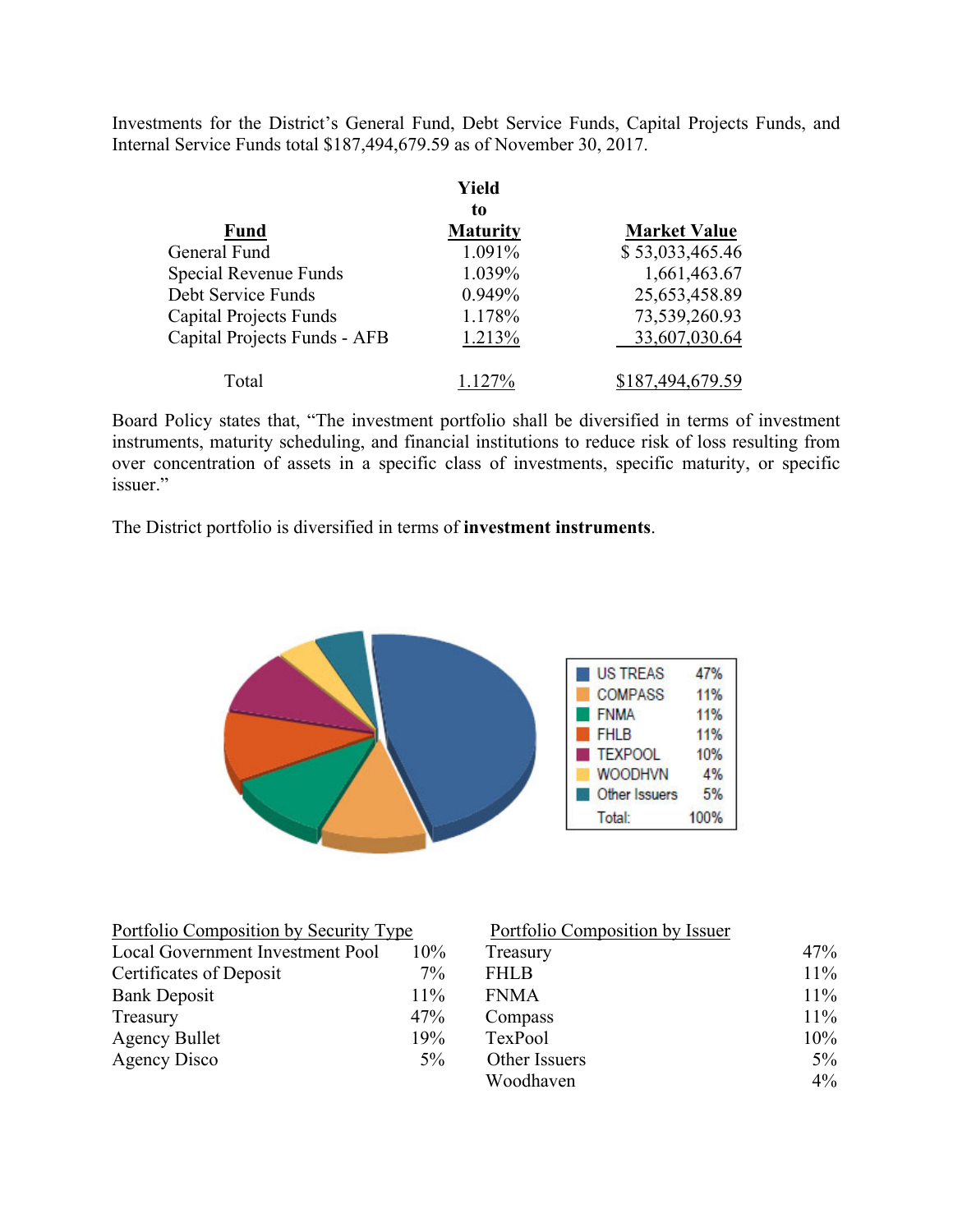

The District portfolio is diversified in terms of **maturity scheduling:** 

### **Maturity Schedule**

| Overnight       | 22\% | \$41,086,658.44 |
|-----------------|------|-----------------|
| $0-3$ Months    | 43%  | \$81,083,316.15 |
| $3 - 6$ Months  | 19%  | \$34,945,050.00 |
| $6 - 12$ Months | 16%  | \$30,379,655.00 |

The District portfolio currently under performs 6-MO CMT **benchmark comparison**.



Note 1: CMT stands for Constant Maturity Treasury. This data is published in Federal Reserve Statistical Release 1.15 and represents an average of all actively traded Treasury securities having that time remaining until ma

Note 2: Benchmark data for TexPool is the monthly average yield.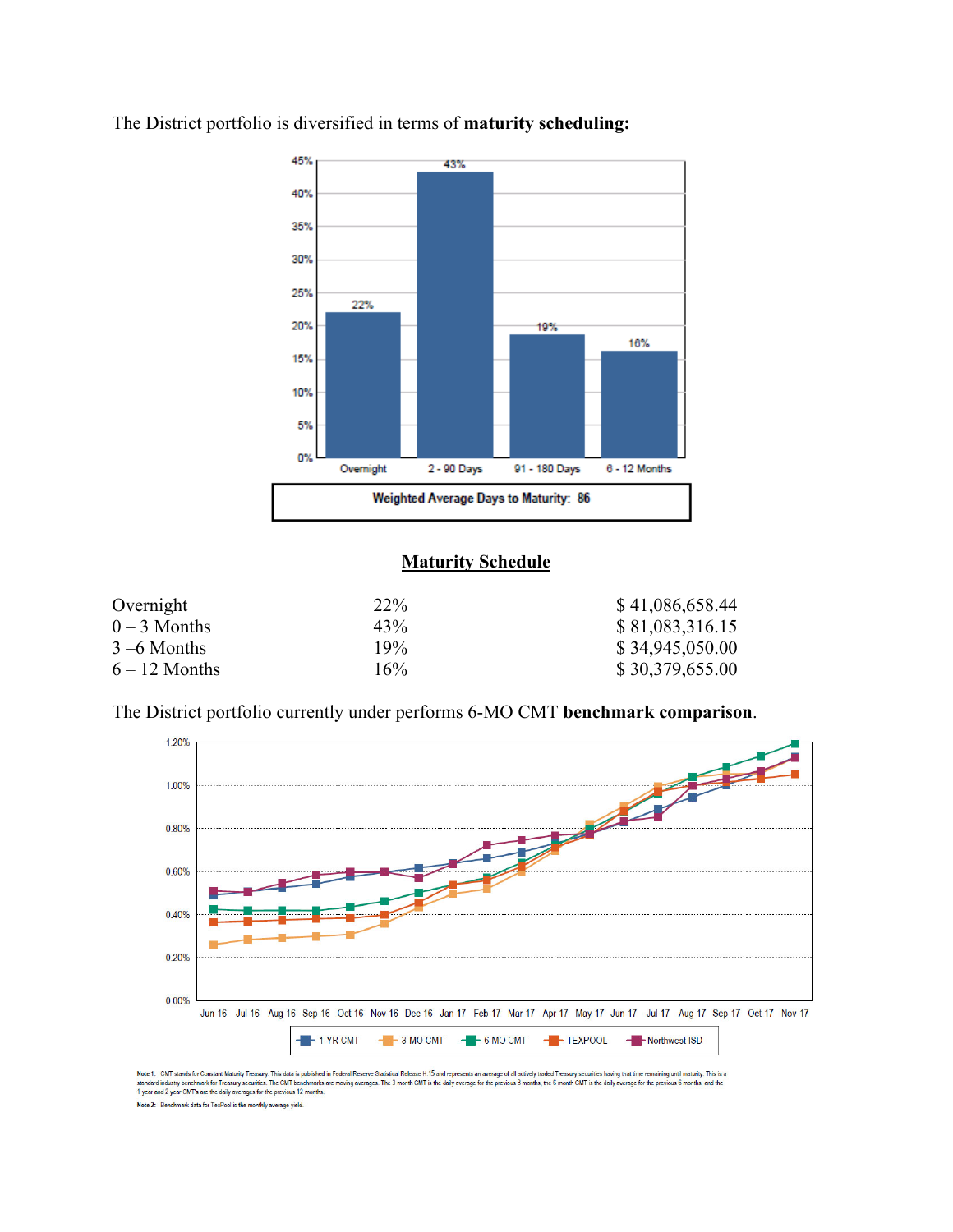

# **Economic and Market Commentary: Unknowns at the Fed**

December 1, 2017

An already improving U.S economy kept its momentum over the course of November, setting up a near certainty that the Federal Reserve (Fed) will raise rates at its policy meeting ending on Dec. 13. Other positive Fed news came with a "so far, so good" effect that the tapering of the central bank's massive balance sheet had on the short end of the yield curve. At the end of this year, the Fed will have retired \$30 billion in Treasuries and mortgaged backed securities, and that number will rise in upcoming quarters. During November, the tapering led to an uptick in supply of Treasuries and slightly higher rates, both welcome developments. This massive roll-off is uncharted territory. We think it should go smoothly, however no one knows for certain.

The consensus is that soon-to-be confirmed chairman, Jerome Powell, will maintain the policy of the departing Janet Yellen. He agrees with her outlook and has voted with her every time. But when Yellen leaves, there could be four empty seats on the board of governors and thus on the policy-setting Federal Open Market Committee (FOMC). If New York Fed President William Dudley makes good on his intention to retire in mid-2018, there's a potential for five vacancies. Even if President Trump announces more nominations soon—as he did late in November with Carnegie Mellon University economist Marvin Goodfriend—confirmation hearings could take months. The complexities of the economy and monetary policy mean this is not the time for too few voters making far-reaching decisions.

But the opposite should also be a concern. When these posts are filled, what will the Fed's makeup be? Five new FOMC or voting members could swing a relatively neutral Fed to more dovish or more hawkish positions. Policy shifts, of course, can have dramatic effect on the economy, so each added member will bring new uncertainty for the markets.

The London interbank offered rate (Libor) rose at a good clip, suggesting the taper has not impacted normal operations: a rise is expected ahead of a hike and in anticipation of year-end trading/supply pressure. Also, good economic news—all-important retail sales for this holiday